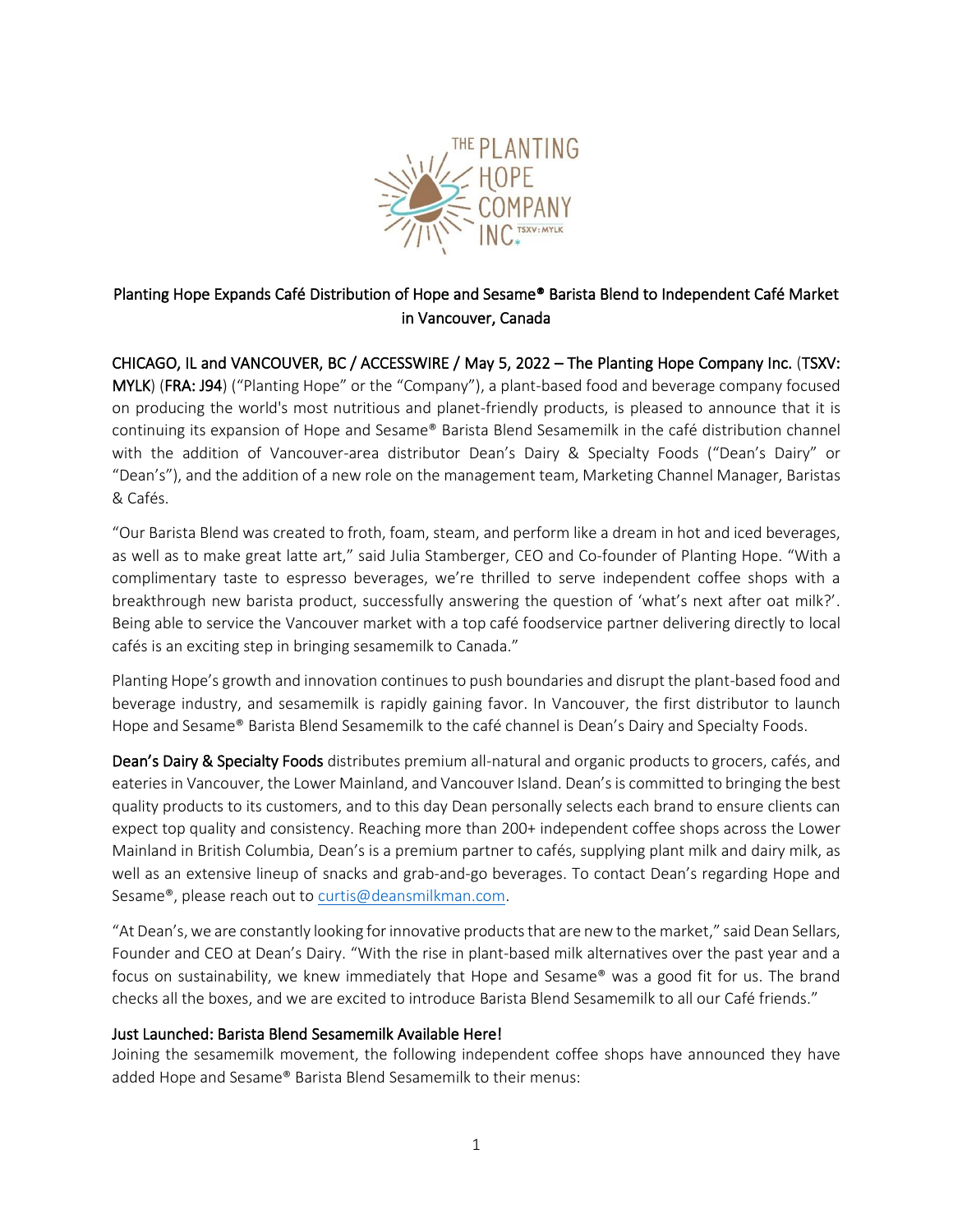- Charmers Cafe (Chicago, IL)
- Common Crumb (Troy, NY)
- Greenhouse Coffee + Affogato Bar (Springfield, MO)
- Due-Back (Lavallette, NJ)

# New Marketing Channel Manager – Baristas & Cafés

Courtney Benavente has joined the Planting Hope team in a newly created position to guide the rollout of Hope and Sesame® Barista Blend Sesamemilk by fully supporting cafés, distributors, and baristas while sesamemilk rapidly expands as a delicious and sustainable addition to hot and iced drinks. Courtney is responsible for managing existing and new relationships within the coffee shop distribution channel by championing the use and promotion of sesamemilk, as well as supporting the cafés adding it to their menus. Courtney has a true passion for the craft, and firsthand knowledge of the café supply chain from her positions leading independent cafés in key markets like Austin, Texas. Courtney also brings experience as a coffee roaster, time on a coffee farm in Panama, and experience establishing a new coffee program that included product development of new syrup and cold brew recipes. Her strong understanding of coffee shop owner and consumer needs, opportunities, and challenges enables a strong alignment between the Hope & Sesame® sesamemilk and creamer product lines and the café distribution channel.

# Hope and Sesame® Barista Blend Sesamemilk

- 4g complete plant-based protein per serving (provides all nine essential amino acids)
- Excellent source of Calcium and a good source of Vitamin D and Phosphorus
- Vegan / Soy-Free / Dairy-Free / Gluten-Free Certified / Kosher Certified
- Froths, foams, and steams like a dream, great for latte art!
- Delicious in any hot or iced drink

#### Sesame – One of the Most Sustainable Crops on the Planet

- Requires little water to cultivate, thrives in drought conditions
- Bee-friendly, self-pollinating
- An excellent cover crop, contributing positively to sustainable agriculture
- Sesamemilk upcycles the protein remaining after sesame seeds are pressed for oil (traditionally considered a by-product used primarily for animal feed)

#### About Hope and Sesame®

[Hope and Sesame®](https://www.hopeandsesame.com/) has cracked the code on unlocking the dense nutrition in tiny sesame seeds, creating an important new trend in plant milk: sesamemilk, both ultra-nutritious and highly planet-friendly. Sesame is sustainable, requiring very little water to cultivate, is naturally drought- and pest-resistant, and can selfpollinate. Sesamemilk is nutritionally comparable to dairy milk, delivering 8g of complete protein per serving (including all nine essential amino acids) – that's 8x the protein in most nut milks and 3x the protein in most oat milks! Specifically developed for and tested by top baristas, Hope and Sesame® Barista Blend Sesamemilk froths, steams, and foams like a dream, great for latte art, and delivers 4g of complete protein per 8oz serving. Sesamemilk is an excellent source of Vitamin D and calcium and is upcycled from the byproduct of sesame oil extraction. Hope and Sesame® Sesamilk™ creamers are free from saturated fat and only 40 calories per serving. All Hope and Sesame® products are vegan, Certified Gluten-Free and Certified Kosher, free from soy and dairy, Non-GMO Project Verified, and Certified by the Plant Based Foods Association. Hope and Sesame® was awarded Best Milk Alternative and Best Plant-Based Sustainability in FoodBev's 2021 World Plant-Based Food Awards, Barista Blend was a finalist for Best Product of the Year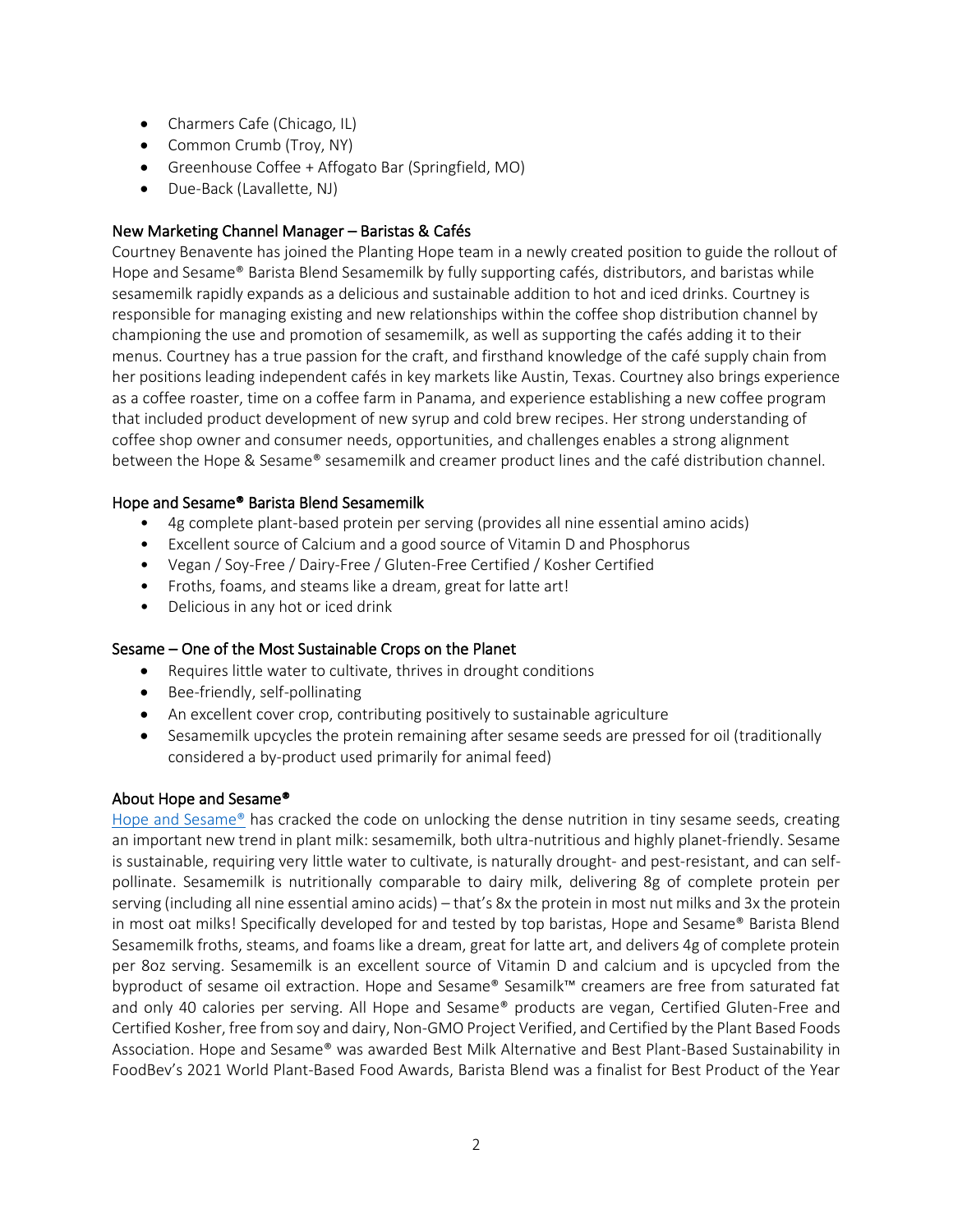at the 2022 Specialty Coffee Awards, and signature Chocolate Hazelnut flavor received the 2020 Sofi Award for Best New Product, Plant-Based Milk from the Specialty Food Association.

#### About The Planting Hope Company Inc.

Planting Hope develops, launches, and scales uniquely innovative plant-based and planet-friendly food and beverage brands. Planting Hope's award-winning and cutting-edge products fill key unmet needs in the skyrocketing plant-based food and beverage space. The Planting Hope brand family includes Hope and Sesame® Sesamemilk and Sesamilk™ creamers, RightRice® Veggie Rice, Mozaics™ Real Veggie Chips, and Veggicopia® Veggie Snacks. Founded by experienced food industry entrepreneurs, Planting Hope is a women-managed and woman-led company focused on nutrition, sustainability, and diversity. For more information visit: [www.plantinghopecompany.com.](http://www.plantinghopecompany.com/)

# **Contacts**

# Company Contact:

Julia Stamberger CEO and Co-founder (773) 492-2243 [julia@plantinghopecompany.com](mailto:julia@plantinghopecompany.com)

#### Media Contact:

Rachel Kay Public Relations Becca Stonebraker (818) 383-3929 [becca@rkpr.net](mailto:becca@rkpr.net)

#### Investor Relations Contact:

Caroline Sawamoto Investor Relations (773) 492-2243 <ir@plantinghopecompany.com>

*Neither the TSX Venture Exchange nor its Regulation Services Provider (as that term is defined in the policies of the TSX Venture Exchange) accepts responsibility for the adequacy or accuracy of this release.*

#### Forward-Looking Statements

*This news release contains "forward-looking statements" or "forward-looking information" (collectively referred to hereafter as "forward-looking statements") within the meaning of applicable Canadian securities legislation. All statements that address activities, events, or developments that the Company expects or anticipates will, or may, occur in the future, including statements about the Company's ability to execute on its goals, the timing pertaining to these goals the potential demand for the Company's products, the timing and success of anticipated product launches and distribution of the Company's products, and the Company's business prospects, future trends, plans and strategies. In some cases, forward looking statements are preceded by, followed by, or include words such as "may", "will," "would", "could", "should", "believes", "estimates", "projects", "potential", "expects", "plans", "anticipates", "continues", or the negative of those words or other similar or comparable words. In preparing the forward-looking statements in this news release, the Company has applied several material assumptions, including, but not limited to, the*